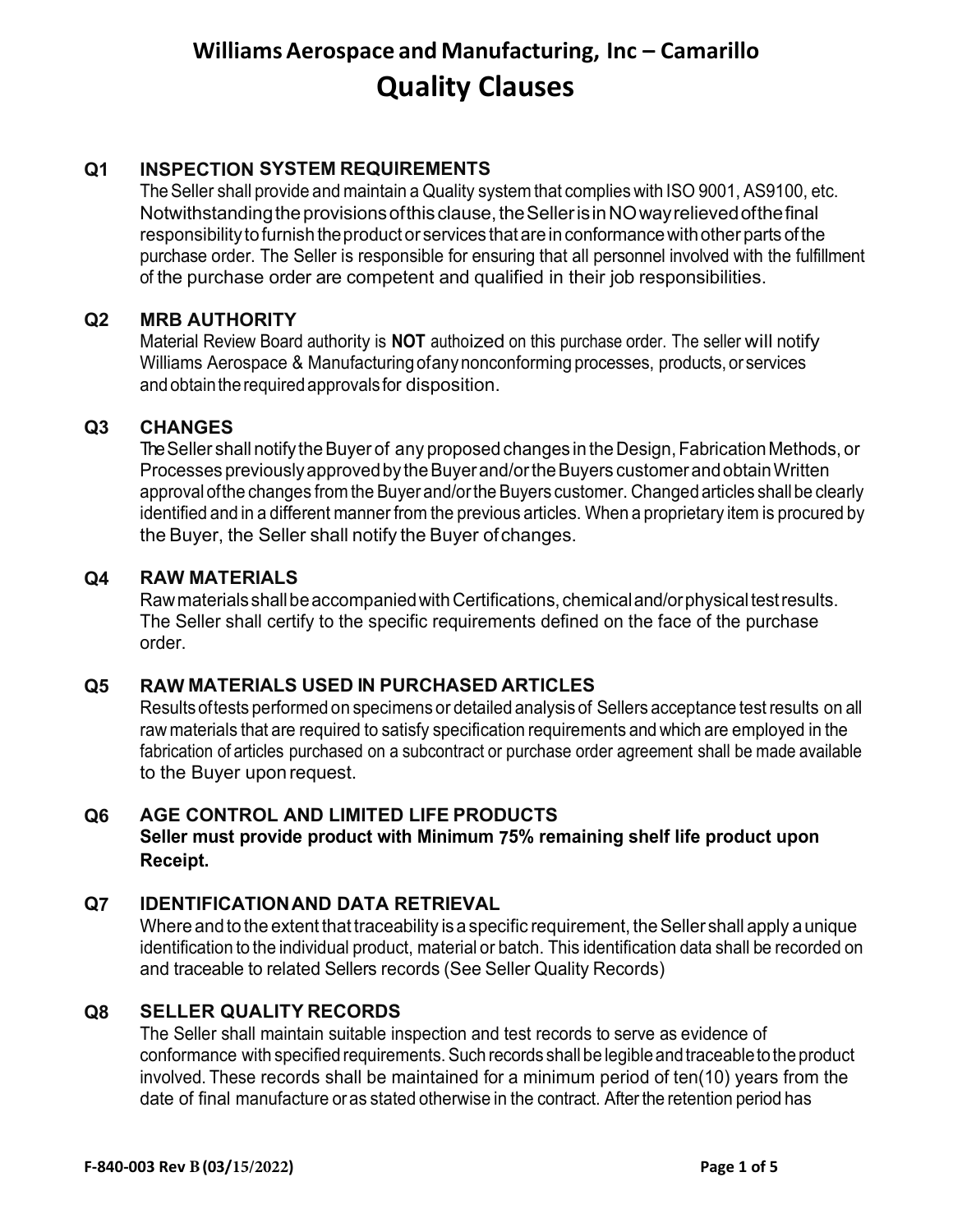expired the Supplier will contact Williams Aerospace & Manufacturing for disposition status and will either destroy the records or return them to Williams Aerospace & Manufacturing as directed.

# **Q9 INSPECTION AND TEST CHARACTERISTICS**

The Seller shall inspect and/or test as applicable, all characteristics defined by the purchase order, applicable drawing/blueprint specifications, pertinent to the work that the Seller is responsible for performing.

## **Q10 RESUBMISSION OF NONCONFORMING ARTICLES OR MATERIALS**

Nonconforming articles and/or materials returned by the Buyer and subsequently resubmitted by the Seller shall bear adequate identification ofsuch nonconformance, either on the articles, materials, or applicable Sellers records. The Seller shall provide evidence that the cause ofthe nonconformance has been corrected and that actions were taken to preclude any Re-occurrence.

## **Q11 RIGHT OF ACCESS-BUYER QUALITY ASSURANCE ACTIVITY AT SOURCE**

The Buyer and its customers reserve the right to perform inspections and tests on all articles, materials, or services always and places. The Buyer and its customers also reserve the "RIGHT OF ENTRY", which will allow the supplier, customer or regulatory agency entrance into your facility to determine the Quality ofthe work/product, records, and/or materials at any place, including the plant ofthe subcontractor or any level ofthe supply chain.

### **Q12 GOVERNMENT SOURCE INSPECTION**

When the Government elects to perform inspections at the Sellers facility, the following statement must be applied to the purchase order: "All work on this purchase order is subject to inspection and test by the Government at any timeand place. The Government Quality Representative, who has been delegated NASA Quality Assurance functions on this procurement, shall be notified immediately upon the receipt of this order. The Government shall also be notified forty-eight (48) hours in advance ofthe time articles or materials are ready for inspection or test."

### **Q13 PROCUREMENTS OTHER THAN THOSE REQUIRING GOVERNMENT SOURCE**

For procurements, which do not require Government Source Inspection, the following requirement applies: "The Government has the right to inspect any or all ofthe work included in this order at the Sellers facility."

### **Q14 SCRAP ALLOWANCE**

Scrap allowance is 3% on furnished material. For the purpose of this contract, Material is defined as anything from Raw material (e.g. bar, plate stock, etc.), through completed end items.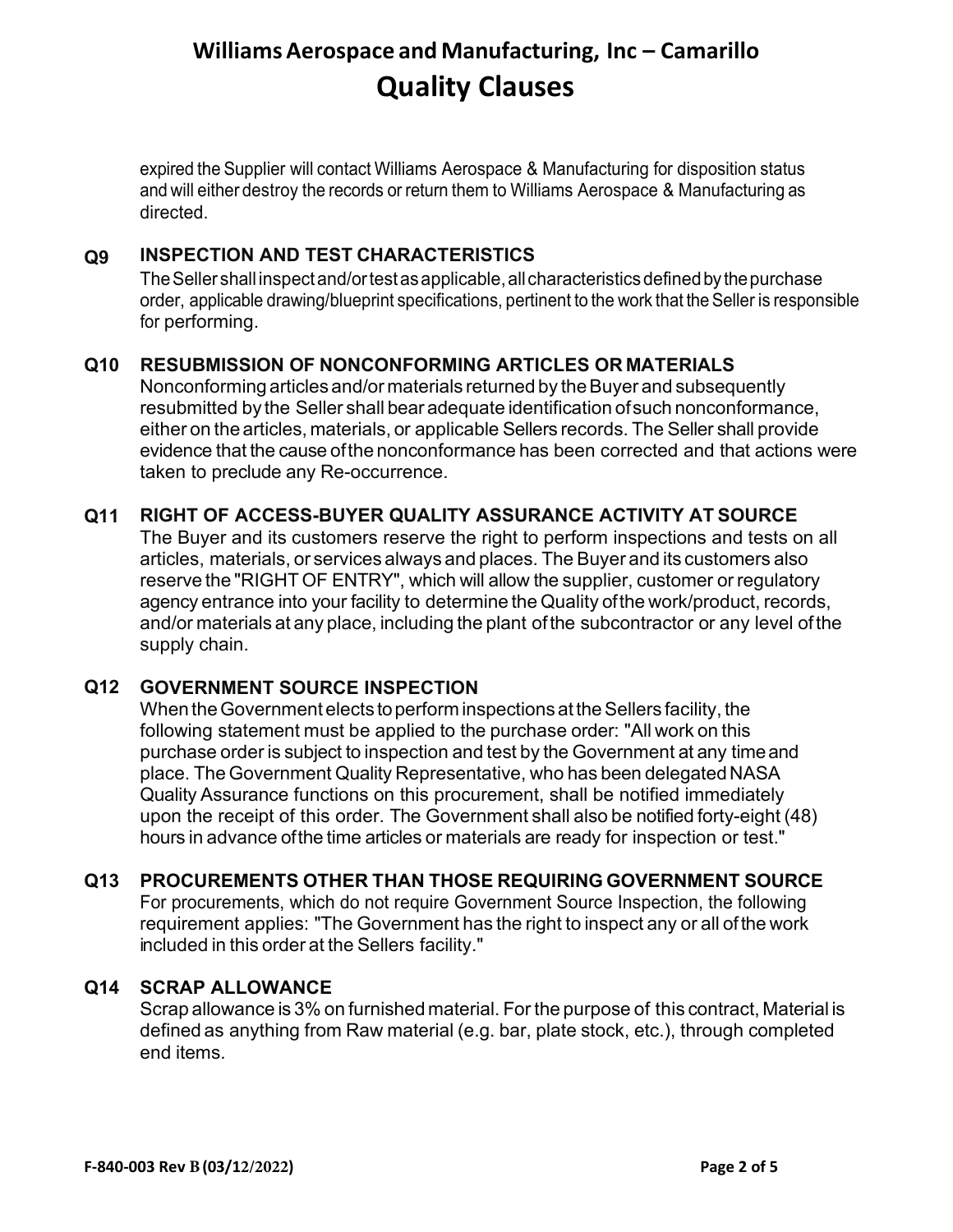# **Q15 FIRST ARTICLE AT SELLER ACTIVITY**

Seller shall perform a FirstArticle inspection in accordance with the requirements set forth set forth in AS9102. Seller shall forward one (1) copy ofthe First Article Inspection Report to the Buyer.

# **Q16 CERTIFICATE OF CONFORMANCE**

Seller shall provide evidence that the processes requested in this Purchase order were performed by approved sources.TheSeller shallmaintain such evidence on file. Included with each shipment to the Buyer shall be aCertificateof Conformance indicating as a minimum the process description, process number, name and address of the process supplier, the purchase order and part number.

# **Q17 ACCEPTANCE TEST REPORTS**

Include with each shipment a copy, signed by an authorized agent of the Seller, of the results of the lot or item acceptance test required by the applicable specification. Where quantitative limits are established by the specification, the report shall indicate the actual values obtained. Testreports shall include control identity (e.g. heat, lot, serial number, etc.) of the material/item tested. Seller is required to maintain inspection and test records as required by Contract/PO.

## **Q18 SELLER ACKNOWLEDGEMENT AND WARRANTY**

Seller hereby acknowledges that the parts/materials ordered on this Purchase Order/Contract areforincorporation into an aircraft or will be used in the manufacture of, or maintenance of an aircraft. Seller warrants and represents that all parts/materials delivered in accordance with this Contract/PO are of NEW manufacture and meet or exceed all specifications and requirements specified in this PO/Contract or referenced document.

# **Q19 CONTROL IDENTIFICATION**

Seller shall include on the shipping document (invoice/packing sheet) and/or test report the control identity for material being shipped. When test reports are not required by the PO/Contract, the control identity shall be on the shipping document. The control identity is, as applicable, the manufacturing date, lot, batchnumber, heat or serial number. When multiple lots are included in one shipment, Seller shall separate and identify respective lots, and indicate each lot quantity.

# **Q20 MATERIAL TRACEABILITY**

Identification ofeach piece of material and each report is required by specification to provide traceability to heat, lot or batchnumber. Material Label Must be Identify by Date code, Lot code, origin of part and Certificate of Compliance

### **Q21 HEAT, LOT, OR BATCH NUMBERS FOR REWORKEDMATERIAL**

Seller shall assign a new heat, lot or batch number to material reworked in accordance with instructions. Seller shall maintain records to show traceability to original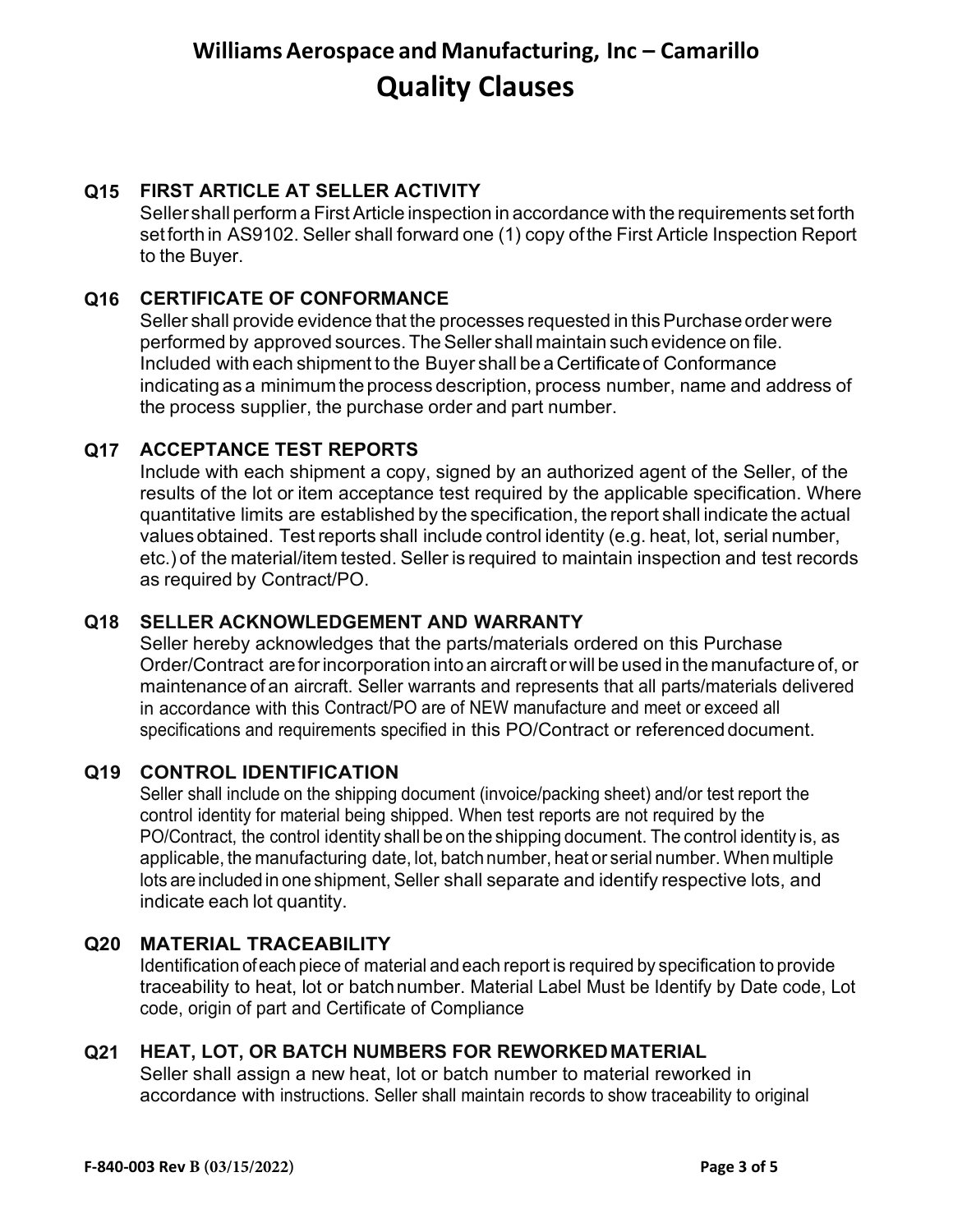material, indicating quantity reworked and subsequently returned to the Buyer. All reworked material shall be identified with only the new heat, lot, or batch number. Sellers shipping document shall indicate both the new and superseded heat, lot or batch number.

## **Q22 CUSTOMER FURNISHED MATERIAL**

This clause is for internal use only and is intended to identify materials and hardware items furnished by the customer at no charge to Williams Aerospace & Manufacturing Purchasing shall affix this clause to all *no charge* purchase orders used to track materials through the receiving and quality functions.

### **Q23 TEST SAMPLES**

The vendor is required to provide test specimens as requested for inspection, verification, investigation, or auditing.

## **Q24 COUNTERFEIT PARTS**

The vendor is required to have a process for the prevention of the use of counterfeit parts.

### **Q25 TECHNICAL DATA**

The Buyer is responsible for ensuring the Seller has access to all relevant technical data needed to provide conforming products, processes, and services. This technical data includes, but is not limited to, drawings, specifications, process requirements, and work instructions.

# **Q26 EXTERNAL SOURCES**

The Seller will use customer-designated or approved external providers and will ensure proper flow- down of all requirements, including customer requirements, to their external providers.

### **Q27 AWARENESS**

The Seller will ensure that all personnel are aware of their contribution to product and service conformity, product safety, and ethical behavior.

### **Q28 DESIGN CONTROL**

The Seller shall have a design and development control process that is able to provide records as requested. This includes reference to all special requirements, critical items and key characteristics.

### **Q29 PACKAGING, DELIVERY, SHIPMENT**

All goods shall be packed and shipped in accordance with instructions or specifications on Fine Pitch's purchase order. In the absence of any such instructions, Seller shall comply with best commercial practice to ensure safe arrival at destination at the lowest transportation cost. TIME IS OF THE ESSENCE ON WILLIAMS AEROSPACE & MANUFACTURING's PURCHASE ORDER. If goods are not delivered or services provided by the date specified,